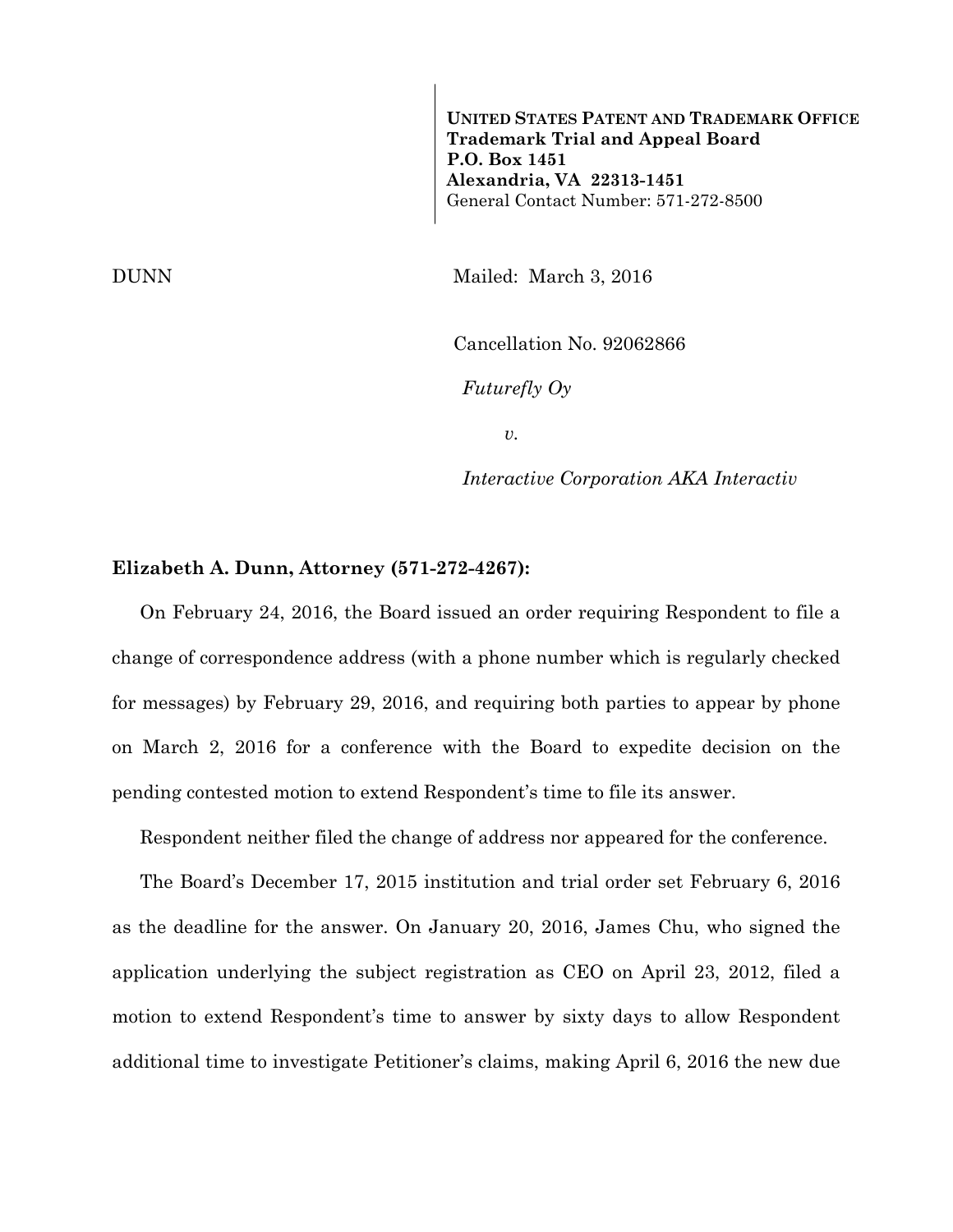date for the answer.1. On January 25, 2016, Petitioner filed its opposition to the extension on the ground that sixty days is excessive for preparation of the answer when the claims of abandonment, and fraud based on nonuse at the time the application was filed, are based on information which is already in Respondent possession , and that there is no need for further delay. On February 1, 2016, Respondent filed a reply which reiterated that Respondent needs time to investigate the claim, and adds that its ability to do so was hampered by service of the petition to cancel to cancel just before the December holidays, and that Respondent also requires time to seek counsel.

#### PARTIAL EXTENSION GRANTED

a<br>B

The standard for allowing an extension of a prescribed period prior to the expiration of that period is "good cause." See Fed. R. Cir. P. 6(b). What constitutes good cause sufficient to justify the modification of a scheduling order necessarily varies with the circumstances of each case." Charles Alan Wright et al., 8B FED. PRAC. & PROC. CIV. § 1522.2 (3d ed., October 2015). "[T]he Board is liberal in granting extensions of time before the period to act has elapsed so long as the moving party has not been guilty of negligence or bad faith and the privilege of extension is not abused." *National Football League v. DNH Management LLC*, 85 USPQ2d 1852, 1854 (TTAB 2008).

The Board strongly encourages parties to seek legal representation, and generally provides a thirty day suspension of proceedings to allow them to do so.

 $1$  The motion did not include Mr. Chu's present title or a phone number for Respondent.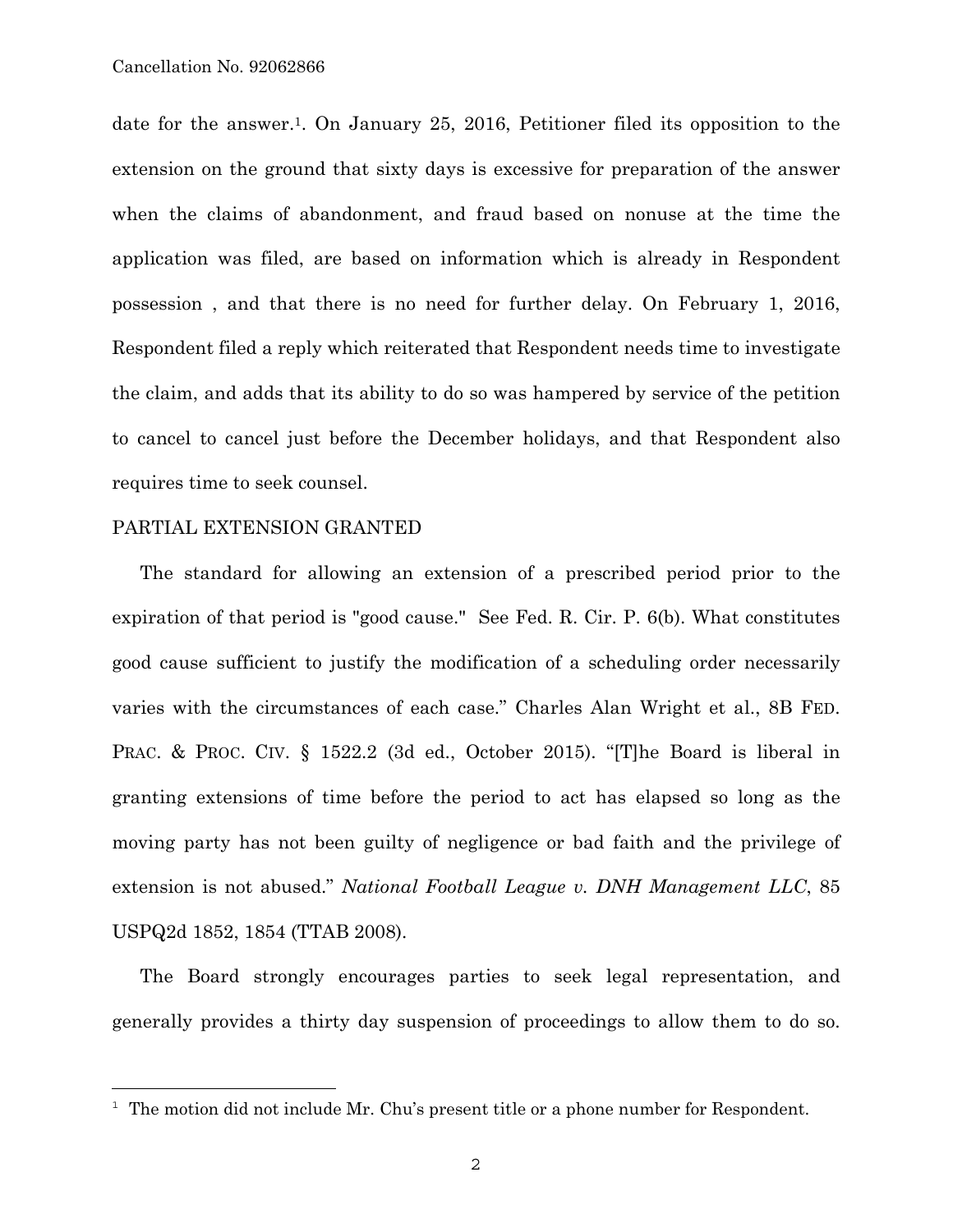See Trademark Trial and Appeal Board Manual of Procedure (TBMP) §513.01 (October 2015) ("If the request to withdraw is granted, the Board will suspend proceedings and allow the party a stated period of time (usually 30 days) in which to appoint a new attorney or other authorized representative (and inform the Board thereof), or to file a paper stating that it desires to represent itself."). The Board was willing to hold a conference with the parties in which Respondent would be allowed to supplement its motion with additional detail as to why double the usual amount of time to obtain counsel was necessary in this case. However, as noted, Respondent failed to appear for the conference. The Board finds that Respondent's motion does not show good cause for an extension of sixty days.

Accordingly, Respondent's motion to extend its time to answer is granted only as to THIRTY DAYS, making its answer due March 7, 2015, failing which the Board may issue notice of default.

## REQUIREMENTS FOR THE ANSWER

One purpose of the petition to cancel and answer, known as "the pleadings", is to make clear whether there are any points of agreement, so that the parties have notice as to which numbered allegations in the petition to cancel remain in dispute and which points must be proven at trial. Any discussion of the merits of the parties' respective positions on the pleaded claims, including statements of the evidence to be submitted or the likelihood of the claims being proven, is premature.

The petition to cancel herein consists of 17 paragraphs setting forth the basis of Petitioner's claim of damage. Thus, in accordance with Fed. R. Civ. P. 8(b), it is

3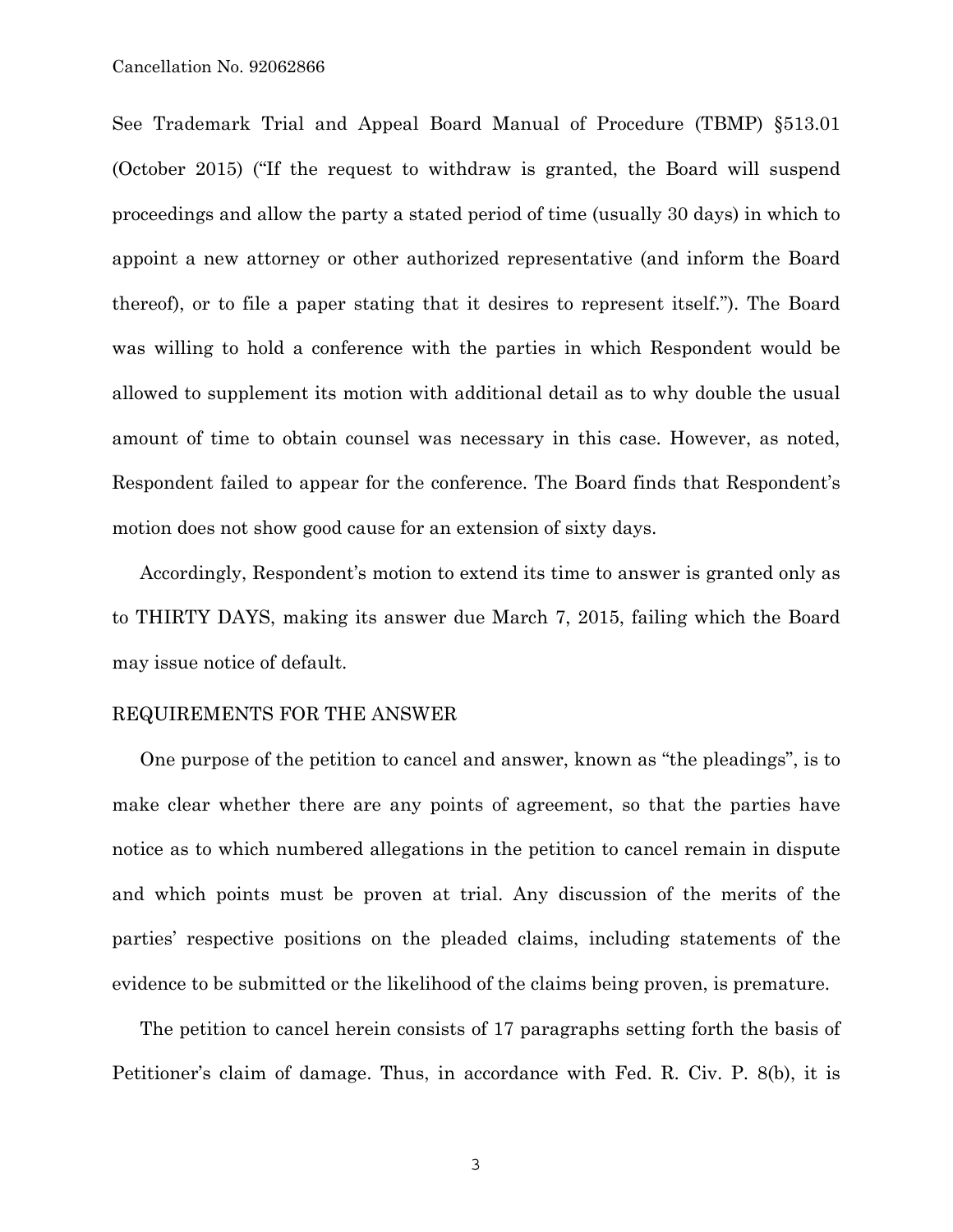incumbent on Respondent to answer the petition to cancel by specifically admitting or denying the allegations contained in each paragraph. If Respondent is without sufficient knowledge or information on which to form a belief as to the truth of any one of the allegations, it should so state and this will have the effect of a denial.2

## AUTHORITY AND PHONE NUMBER OF SIGNER

In addition to its answer, Respondent must file a statement indicating that a corporate officer signed the motion for extension. If the motion was not signed by a corporate officer, Respondent must ratify the statements made in the motion. Every filing must indicate the title for the signer, and a telephone number which is regularly checked for messages. TBMP §106.02 ("A document filed in a proceeding before the Board should include the name, in typed or printed form, of the person who signed; a description of the capacity in which he or she signed [e.g. as the individual who is a party, if the filing party is an individual; as a corporate officer if the filing party is a corporation; as the filing party's attorney]; and his or her business address and telephone number.").

#### FAILURE TO APPEAR AS ORDERED

È,

In addition, Respondent must file a statement indicating why Respondent did not appear before the Board as ordered. The Board's order was sent to Respondent at its email address, with a hard copy of the order mailed to Respondent's postal

<sup>2</sup> Fed. R. Civ. P.  $8(b)(1)$  provides, in part, that "In responding to a pleading, a party must: (A) state in short and plain terms its defenses to each claim asserted against it; and (B) admit or deny the allegations asserted against it by an opposing party. [and] (5) A party that lacks knowledge or information sufficient to form a belief

about the truth of an allegation must so state, and the statement has the effect of a denial."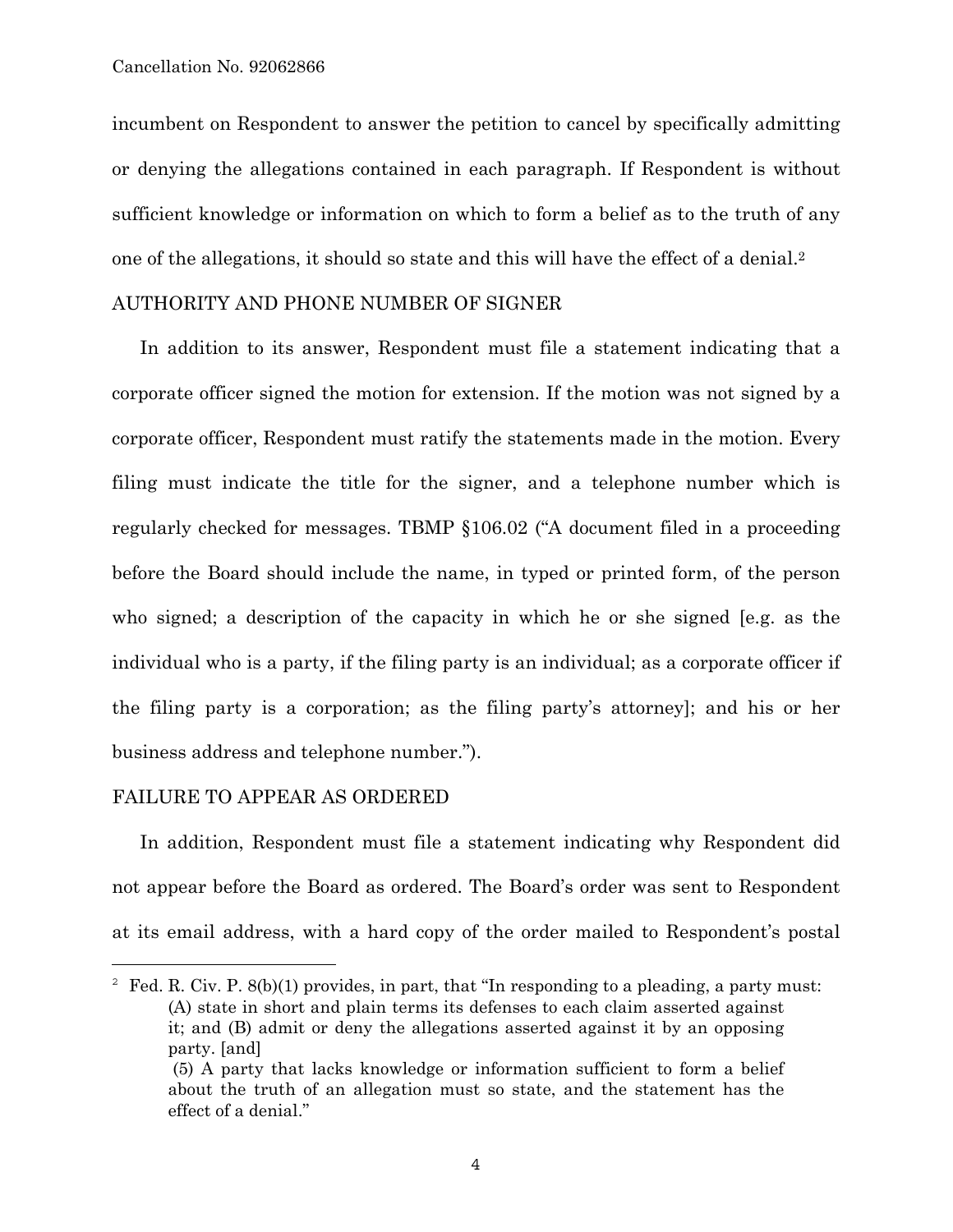address. If both methods of delivery failed, it is Respondent's responsibility to take steps to ensure that the problem is not repeated. If Respondent cannot ensure timely receipt of mail or email, Respondent must check the Board's website daily to remain apprised of the status of this case and any outstanding orders.

## REPRESENTATION

Although Patent and Trademark Rule 11.l4 permits an entity to represent itself, it is strongly advisable for a party who is not acquainted with the technicalities of the procedural and substantive law involved in inter partes proceedings before the Board to secure the services of an attorney who is familiar with such matters. The United States Patent and Trademark Office (USPTO) cannot aid in the selection of an attorney. As the impartial decision maker, the Board may not provide legal advice; it may provide information solely as to procedure. Respondent may have counsel appear on its behalf at any time, and is encouraged to do so.

This inter partes proceeding is similar to a civil action in a federal district court. The parties file pleadings and a range of possible motions. This proceeding includes designated times for disclosures, discovery (discovery depositions, interrogatories, requests for production of documents and things, and requests for admission, to ascertain the facts underlying an adversary's case), a trial period, and the filing of briefs.

The Board does not preside at the taking of testimony; all testimony is taken out of the presence of the Board during the assigned testimony, or trial, periods, and the written transcripts thereof, together with any exhibits thereto, are then filed with

5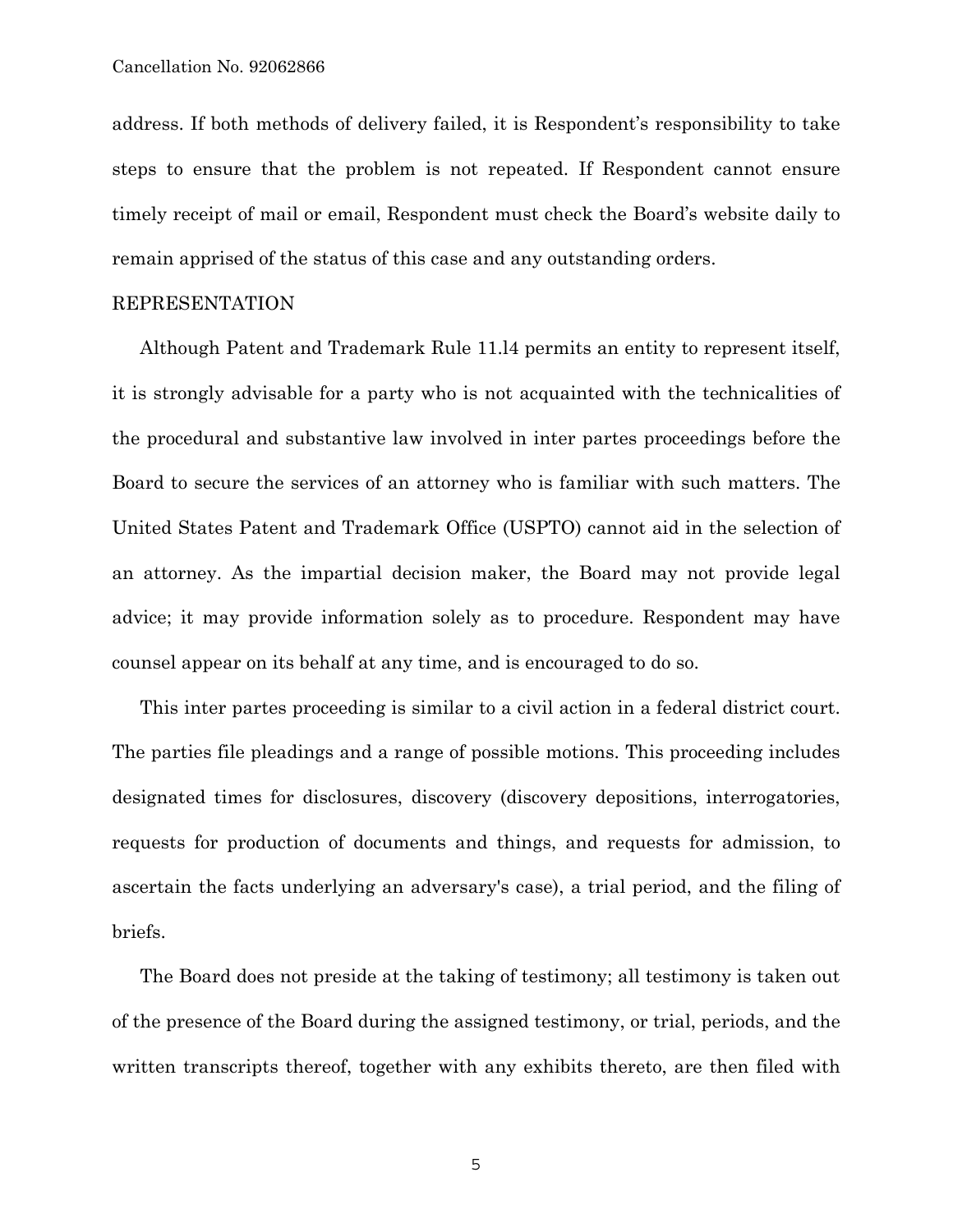the Board. No paper, document, or exhibit will be considered as evidence unless it has been introduced in evidence in accordance with the applicable rules. Any party who does not retain counsel should be familiar with the authorities governing this proceeding, including the TBMP, and the Trademark Rules of Practice (37 C.F.R. Part 2), both accessible directly from the Board's web page: http://www.uspto.gov/trademarks/process/appeal/index.jsp. Strict compliance with the Trademark Rules of Practice, and the Federal Rules of Civil Procedure (where applicable), is required of all parties before the Board, whether or not they are represented by counsel. *See McDermott v. San Francisco Women's Motorcycle Contingent*, 81 USPQ2d 1212, n.2 (TTAB 2006).

# SUMMARY

By March 7, 2016, Respondent must file:

- 1. Its answer to the petition to cancel;
- 2. A statement indicating whether a corporate officer filed the January 19, 2016 motion for extension; and
- 3. a statement indicating why Respondent did not appear before the Board as ordered.

Any paper which does not indicate the author of the signer and list a phone number

may be denied consideration.

Dates are reset as follows:

| 4/6/2016   |
|------------|
| 4/6/2016   |
| 5/6/2016   |
| 9/3/2016   |
| 10/3/2016  |
| 11/17/2016 |
| 1/1/2017   |
|            |